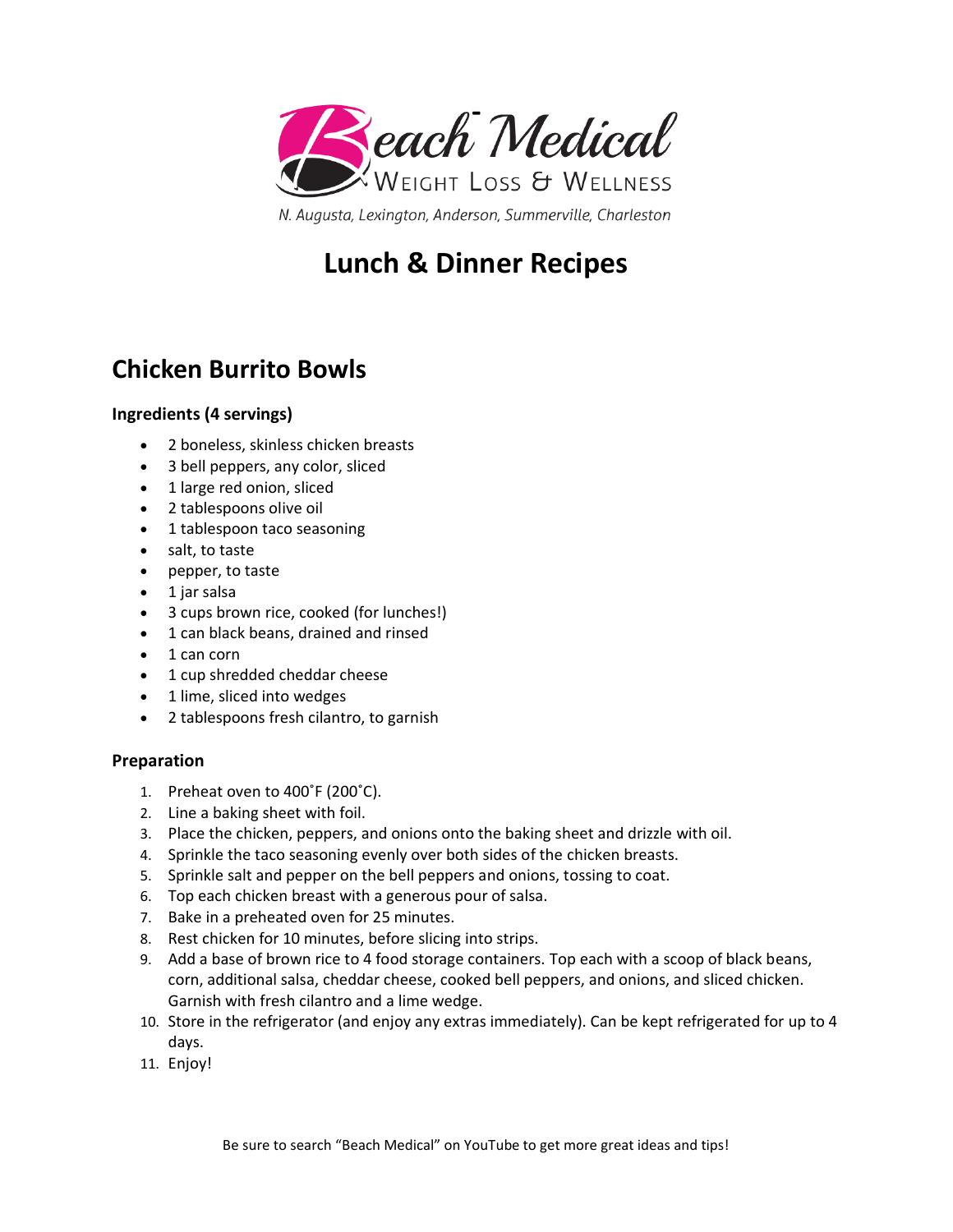# **Turkey Chili Taco Soup**

### **Ingredients**

- cooking spray
- 2 lbs 97% lean ground turkey
- 1 medium onion, chopped
- 1 bell pepper, chopped
- 10 oz can rotel tomatoes with green chilies
- 15 oz canned or frozen corn, drained
- 15 oz no salt added kidney beans, drained
- 8 oz tomato sauce
- 16 oz fat free refried beans
- 1 packet low-sodium taco seasoning, or use homemade
- 2 1/2 cups less-sodium chicken broth

#### **Preparation**

- 1. Spray a large pot with cooking spray then brown the turkey over medium heat, breaking up with a wooden spoon as it cooks. When cooked through, add the onions and pepper and cook 2-3 minutes. Add tomatoes, corn, beans, tomato sauce, re-fried beans, taco seasoning and chicken broth. Bring to a boil, cover and simmer about 10-15 minutes.
- 2. Serve with your favorite toppings such as sour cream, jalapeños, cheese, chopped scallions, onions, or chopped fresh cilantro. Freeze leftovers in individual portions for future meals.

### **3-Ingredient Crockpot Pulled BBQ/Buffalo Chicken**

### **Ingredients (6 servings)**

- 2 lbs (about 3-4 count) boneless, skinless chicken breasts
- 2 cups chicken broth
- 3/4 cup BBQ Sauce (try to find one with less added sugar) or Frank's Hot Sauce

#### **Preparations**

- 1. Rinse and if necessary, trim chicken breasts. Pound or slice chicken breasts so each piece is roughly the same thickness/size as the other pieces. Add chicken broth and then chicken, adding more broth (or water) to fully cover chicken, if needed. Cook on HIGH for 3 - 3 1/2 hours, depending on your slow-cooker's settings.
- 2. Remove chicken breasts onto a cutting board or plate and let rest for a few minutes. Discard cooking liquid. Turn slow cooker down to the WARM setting (or LOW if you don't have a WARM setting).
- 3. Check to make sure that chicken is white inside and cooked through, then shred with two forks. Return to slow-cooker and add BBQ sauce.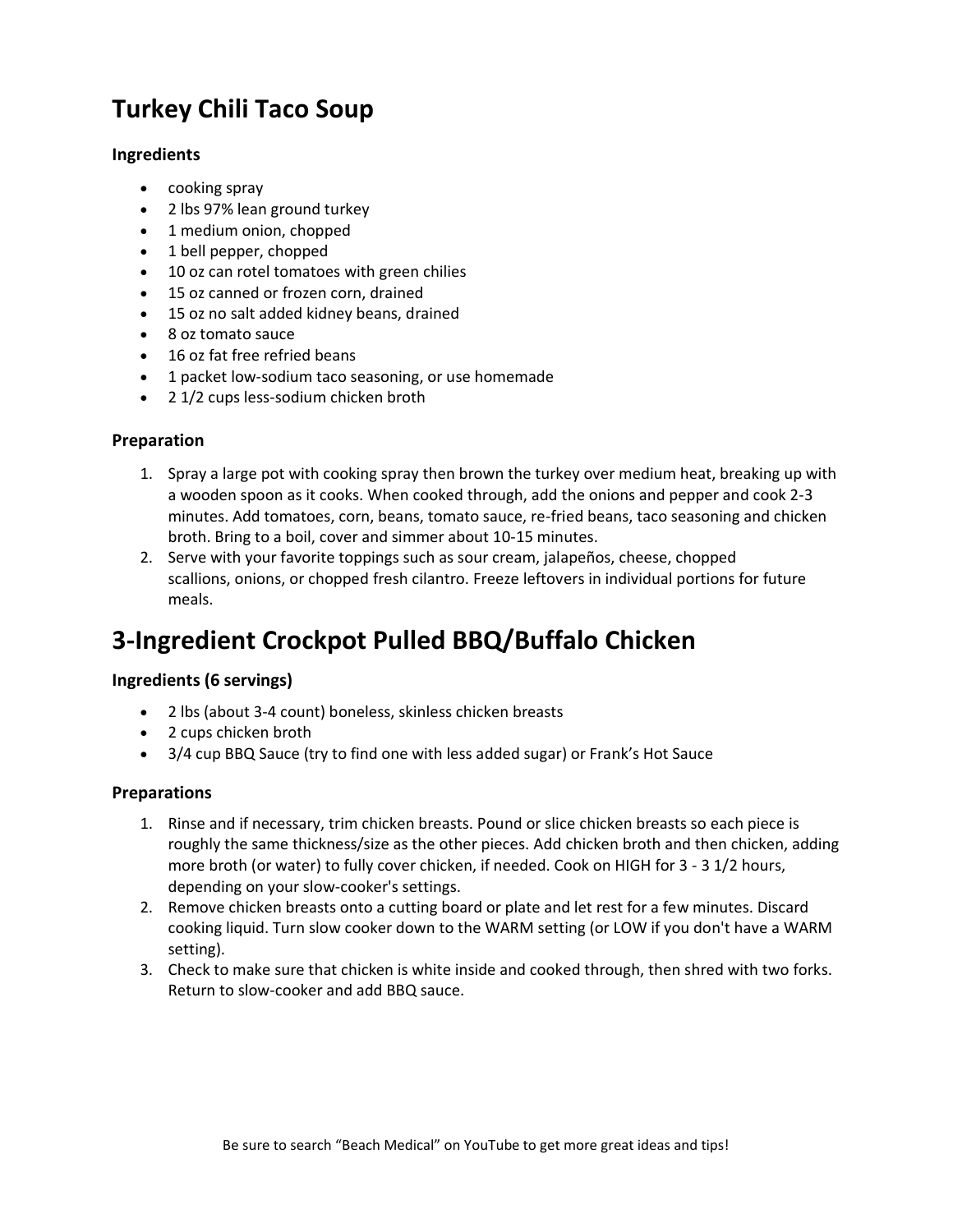# **Spicy Chicken & Sweet Potato Bowls (lunch)**

### **Ingredients (8 servings)**

- 2 lbs. boneless skinless chicken breasts, cut into small pieces
- 3 tablespoons spicy seasoning mix (see below)
- a few tablespoons of olive oil
- 3 sweet potatoes, peeled and diced
- 5-6 cups broccoli florets (broccolini FTW)
- coarse sea salt and freshly cracked pepper
- anything you want to add to your bowls: avocado / hummus / lemon juice / chives / olive oil for serving

### **Preparation**

- 1. Preheat the oven to 425 degrees. Toss the chicken pieces with the spices and a quick stream of olive oil. Stir to combine; store in the fridge for about 30 minutes while you prep other ingredients.
- 2. Arrange the vegetables on their own sheet pans (preferably ones with edges to catch drips, etc.). Drizzle with olive oil and sprinkle generously with salt. Arrange the chicken on a separate sheet pan.
- 3. Bake all ingredients for 12-15 minutes. Remove the broccoli and chicken. Stir sweet potatoes and roast another 15 minutes or so.
- 4. For the spicy seasoning mix, you can use Perfect Pinch Cajun Seasoning, but I used a homemade mix of the following:
- 5. Seasoning Mix : 1 teaspoon salt (original calls for 2 tsp, feel free to add more if needed!), 2 teaspoons garlic powder, 2½ teaspoons paprika, 1 teaspoon pepper, 1 teaspoon onion powder, 1 teaspoon cayenne pepper, 1¼ teaspoons dried oregano, 1¼ teaspoons dried thyme, and  $\frac{1}{2}$ teaspoon crushed red pepper flakes (optional)
- 6.

# **Pesto Chicken & Veggies**

### **Ingredients (4 servings)**

- 2 tablespoons olive oil
- 4 boneless, skinless chicken thighs, sliced
- salt, to taste
- pepper, to taste
- 1 lb green beans
- 2 cups cherry tomato, halved
- ½ cup basil pesto

### **Preparation**

- 1. In a large pan, heat olive oil and add chicken thighs.
- 2. Season with salt and pepper. When the chicken is completely cooked through, remove from pan.
- 3. Slice into strips and set aside.
- 4. Add green beans and cook until crisp tender.
- 5. Return the chicken strips to the pan, then add tomatoes and pesto. Stir until fully incorporated.